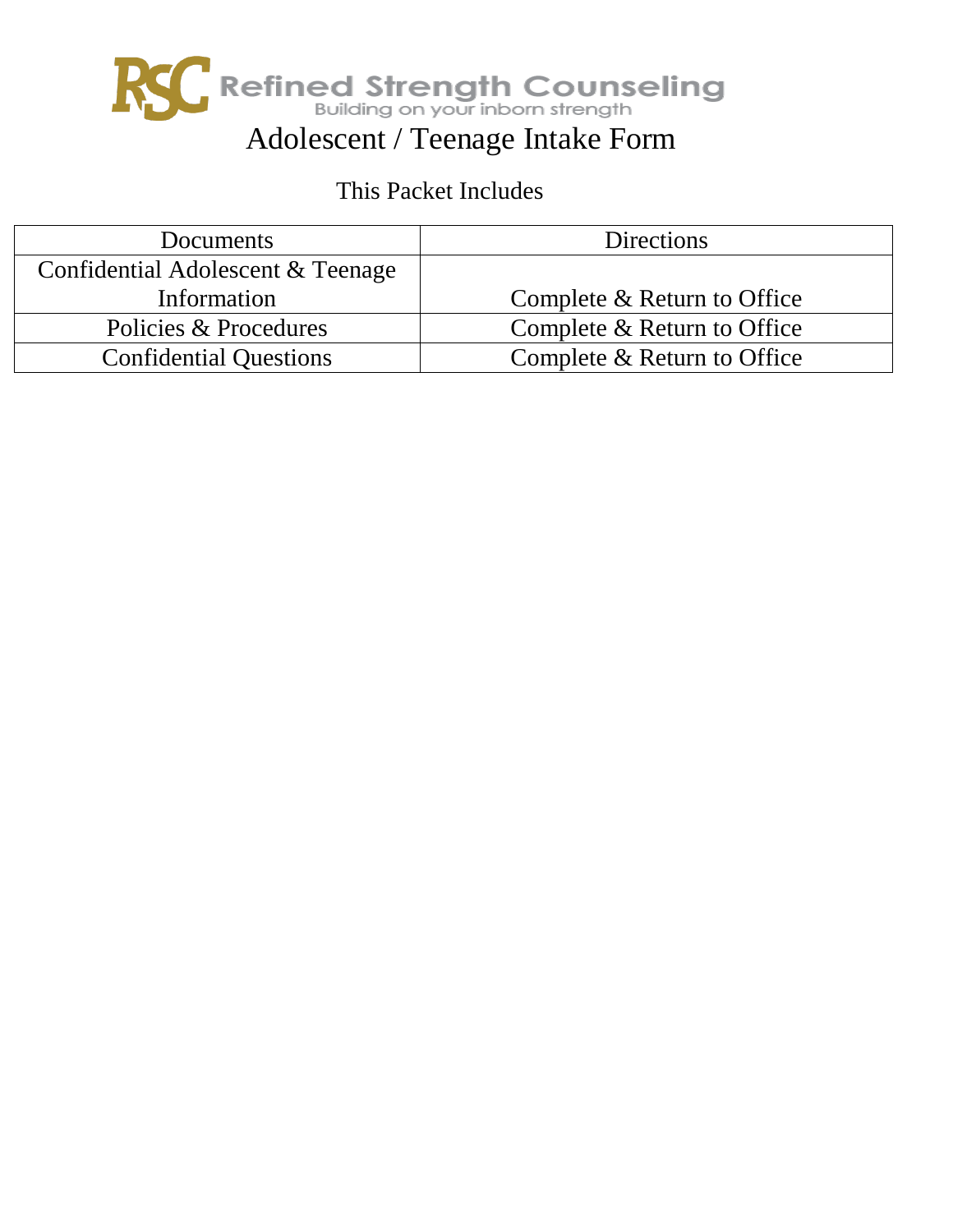

# **Confidential Adolescent /Teenage Information**

Date \_\_\_\_\_\_\_\_\_\_\_\_\_\_\_\_\_\_\_\_\_\_\_\_\_\_\_\_

## **Parent / Guidance Information**

| Where do you prefer to receive calls? ______ Home ________Work _______Cell   |  |  |  |
|------------------------------------------------------------------------------|--|--|--|
| Can we leave a message at this number? ___Yes ________No                     |  |  |  |
| <b>Marital Status:</b>                                                       |  |  |  |
| Single_____ Married_____ Separated____ Divorced_____ Widowed____             |  |  |  |
| Length of marriage: Current: _____ years                                     |  |  |  |
|                                                                              |  |  |  |
|                                                                              |  |  |  |
|                                                                              |  |  |  |
|                                                                              |  |  |  |
|                                                                              |  |  |  |
| Where do you prefer to receive calls? ______ Home _______Work ______Cell     |  |  |  |
| Can we leave a message at this number? ___Yes _________No                    |  |  |  |
| ETHNICITY:                                                                   |  |  |  |
|                                                                              |  |  |  |
|                                                                              |  |  |  |
| <b>FAITH PREFERENCE:</b>                                                     |  |  |  |
| _ Christian/Protestant _ Catholic _ _ Jewish _ _ Muslim _ _ Hindu _ _ Other: |  |  |  |

Congregation Affiliation: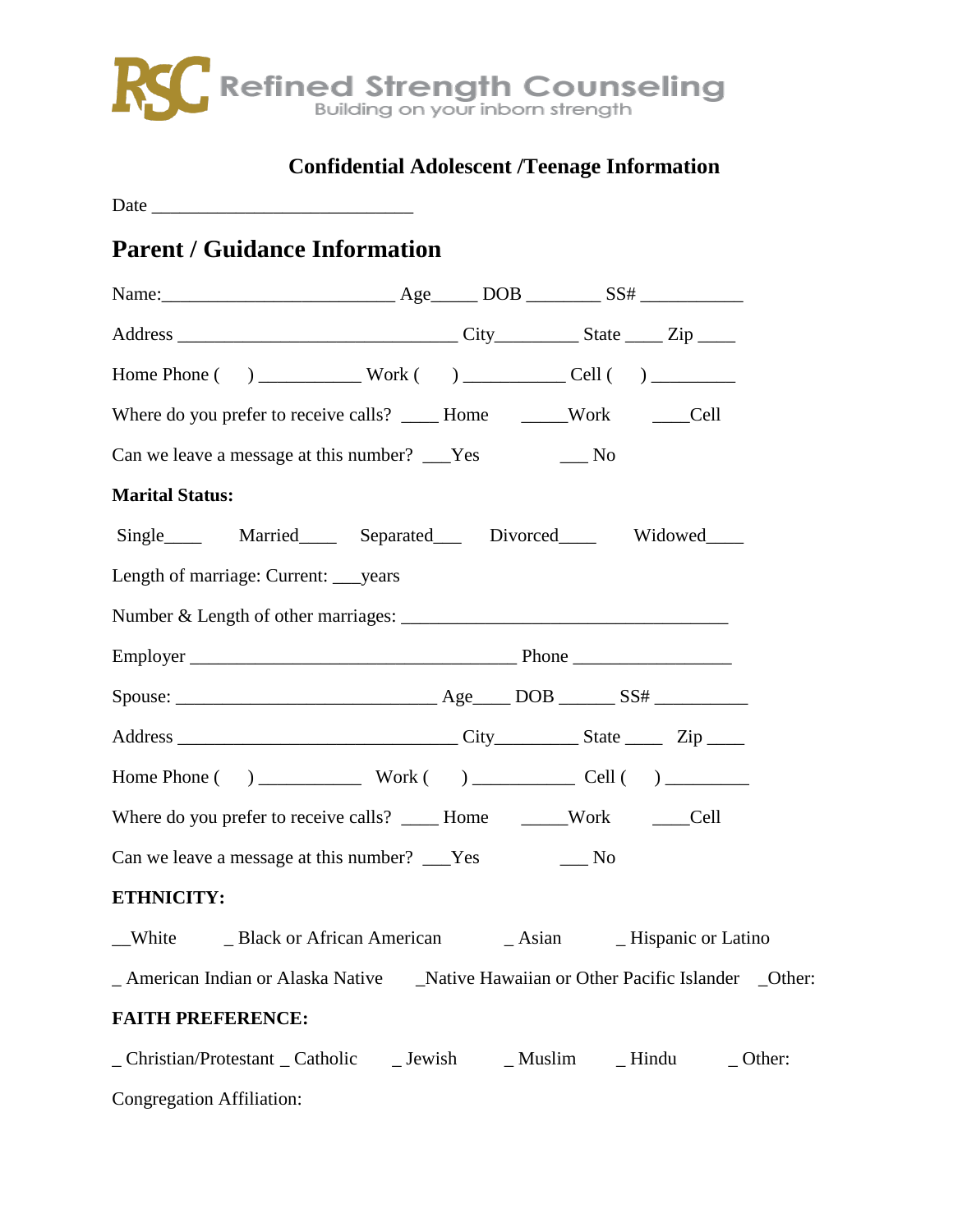### **ADOLESCENT / TEENAGE INFORMATION:**

| PHYSHOSOCIAL HISTORY:              |               |                                                                                    |  |
|------------------------------------|---------------|------------------------------------------------------------------------------------|--|
| <b>Current family Situation:</b>   |               |                                                                                    |  |
|                                    |               | Mother – Relation to child ___Natural parent ___Relative ___Adoptive Parent        |  |
|                                    |               |                                                                                    |  |
|                                    |               |                                                                                    |  |
|                                    |               | <b>Father</b> – Relation to child ___Natural parent ___Relative ___Adoptive Parent |  |
|                                    |               |                                                                                    |  |
|                                    |               |                                                                                    |  |
| <b>Marital History of Parents:</b> |               |                                                                                    |  |
| Natural Parents: Married           |               |                                                                                    |  |
|                                    |               |                                                                                    |  |
|                                    |               |                                                                                    |  |
|                                    | Deceased      |                                                                                    |  |
| <b>Step Parents:</b>               | ______Married |                                                                                    |  |
| If child is adopted:               |               |                                                                                    |  |
|                                    |               |                                                                                    |  |
|                                    |               |                                                                                    |  |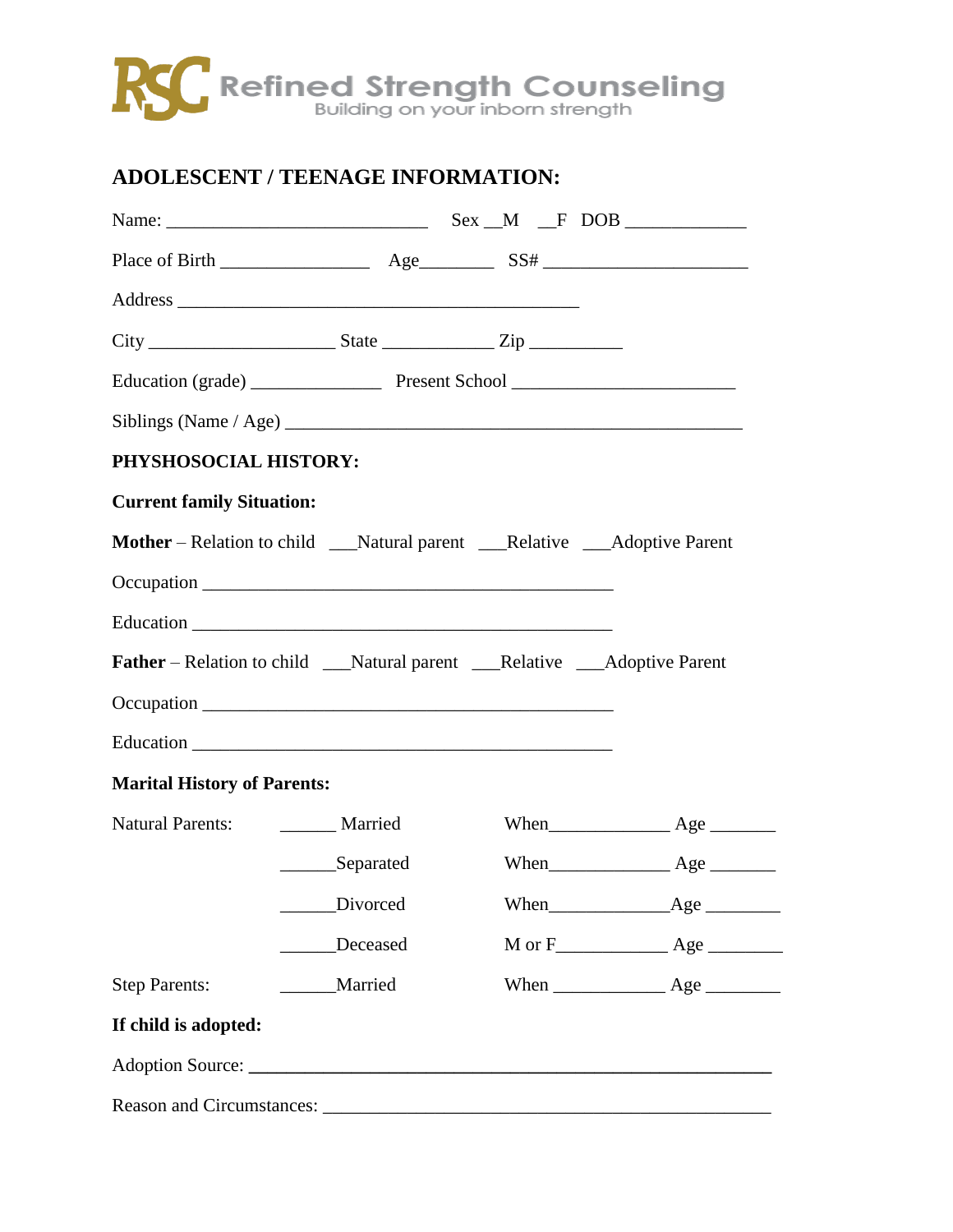| Age when child first in home: |  |
|-------------------------------|--|
| Date of legal Adoption        |  |
| What has the child been told? |  |

### **CHIEF COMPLAINT:**

| Very Unhappy                                                                         | Impulsive                     | Fire Setting               |
|--------------------------------------------------------------------------------------|-------------------------------|----------------------------|
| Stubborn                                                                             | Stealing                      | Temper Outburst            |
| _______ Disobedient                                                                  | Withdrawn                     | Infantile                  |
| ________ Sexual trouble                                                              | $\frac{L \times I}{L}$        | Irritable                  |
| Daydreaming                                                                          | Mean to others                |                            |
| Fearful                                                                              | Destructive                   | Truancy                    |
| $\frac{1}{2}$ Clumsy                                                                 | Trouble with the Law          |                            |
| Overactive                                                                           | <b>Example 2</b> Running away | Soiled pants               |
| $\frac{\ }{\ }$ Slow                                                                 | __________ Self-mutilating    | <b>Eating problems</b>     |
|                                                                                      |                               | Sleeping problems          |
| Distractible                                                                         |                               |                            |
| lacks initiatives                                                                    | $\frac{\ }{\ }$ Shy           | $\rule{1em}{0.15mm}$ Drugs |
| Undependable                                                                         | Strange behavior              |                            |
|                                                                                      | _________ Strange thoughts    |                            |
| Phobic                                                                               |                               |                            |
|                                                                                      |                               |                            |
| Problems perceived to be: _______ Very serious; _______ Serious; _______ Not serious |                               |                            |
| How long have these problems occurred? _____weeks;                                   |                               |                            |

Presenting problems (check all that apply)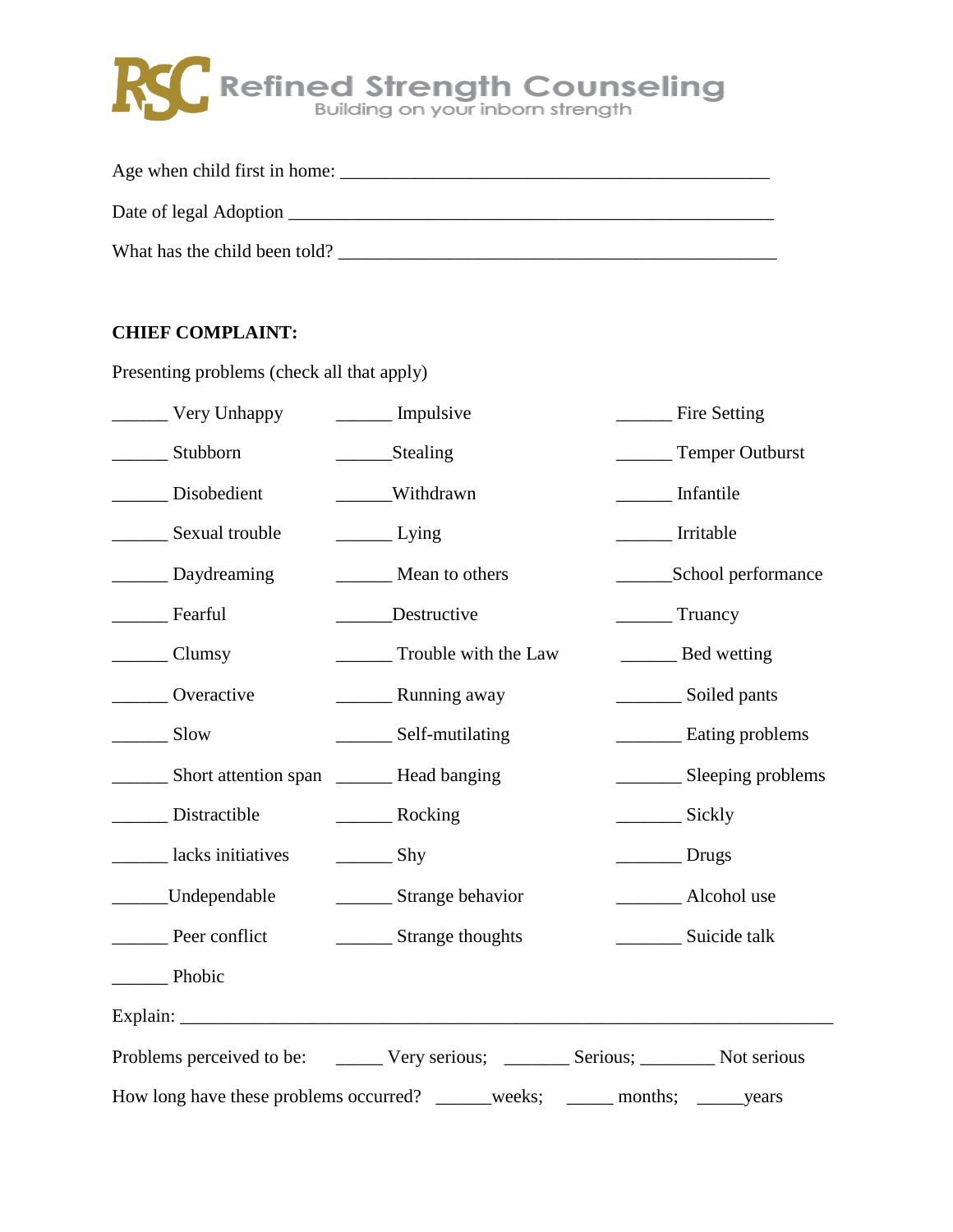| What happened that makes you seek help at this time?                              |
|-----------------------------------------------------------------------------------|
| What are your expectations of your child?                                         |
| What changes would you like to see in your child?                                 |
| What changes would you like to see in yourself?                                   |
| What changes would you like to see in your family? ______________________________ |

#### **CHILD HEALTH INFORMATION**

#### **Note: Includes all health problems the child has had or has now**

|                        | AGE | AGE                               |
|------------------------|-----|-----------------------------------|
| High fevers            |     | Dental problems                   |
| Pneumonia              |     | Weight                            |
| Flu                    |     | __ Allergies                      |
| Encephalitis           |     | Skin Problems                     |
| Meningitis             |     | <b>Asthma</b>                     |
| Convulsions            |     | Headaches                         |
| Unconsciousness        |     | <b>Stomach Problems</b>           |
| Concussions            |     | $\overline{\phantom{a}}$ Accident |
| _Head Injury           |     | Anemia                            |
| Fainting               |     | __ High/Low Blood Pres. _____     |
| <b>Dizziness</b>       |     | <b>Sinus Problems</b>             |
| <b>Tonsils Out</b>     |     | __ Heart Problems                 |
| <b>Vision Problems</b> |     | __ Hyperactivity                  |
| _Hearing Problems      |     | Other Illnesses                   |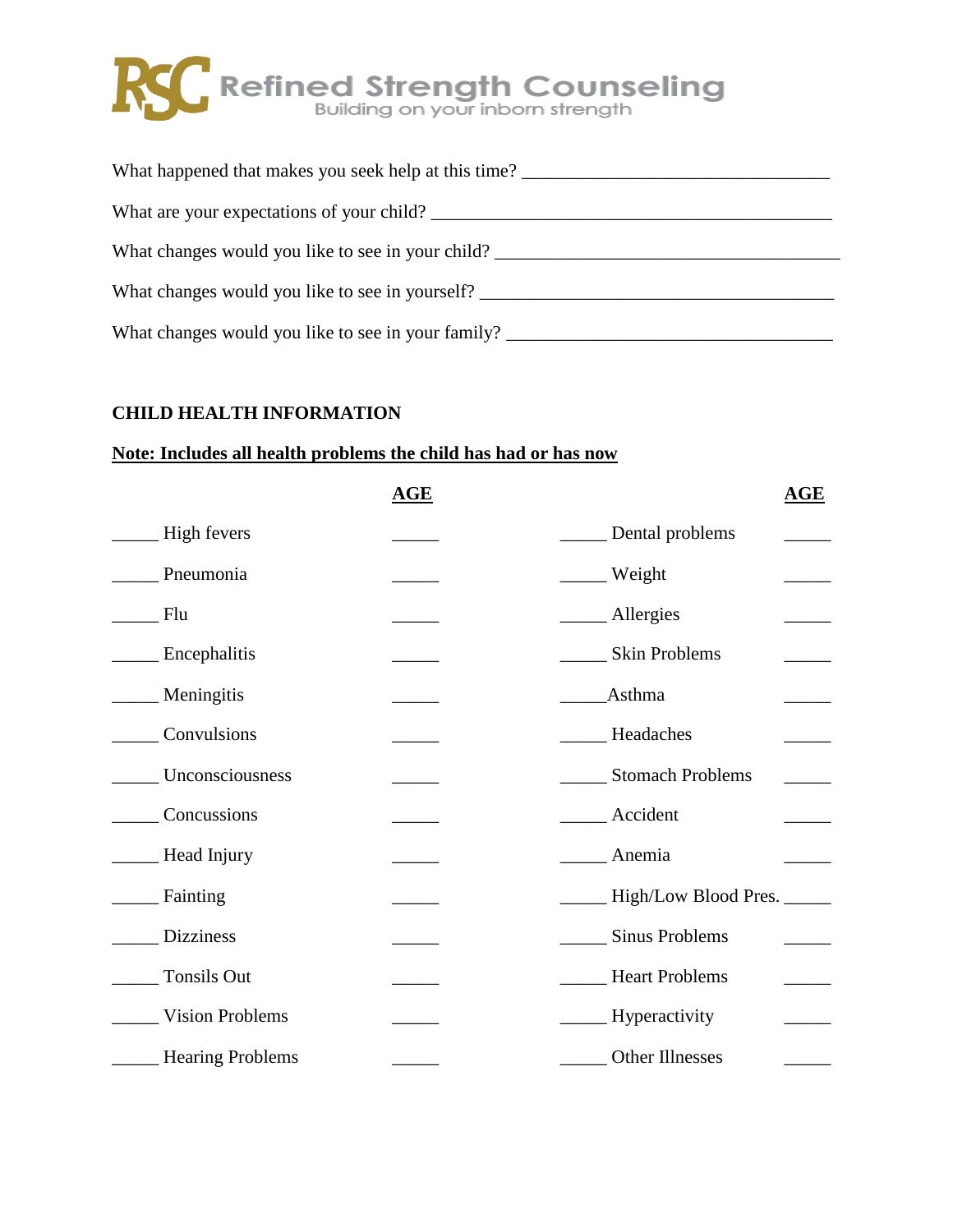

| Has the child ever been hospitalized?                                     | Yes | No No |
|---------------------------------------------------------------------------|-----|-------|
|                                                                           |     |       |
| Has the child ever been seen by a medical specialist? The Mess Theorem No |     |       |
|                                                                           |     |       |
|                                                                           |     |       |
|                                                                           |     |       |
|                                                                           |     |       |
|                                                                           |     |       |

### **EDUCATIONAL HISTORY:**

#### **PRESCHOOL:**

|                    | State $\frac{1}{\sqrt{2}}$ $\frac{1}{\sqrt{2}}$ $\frac{1}{\sqrt{2}}$ $\frac{1}{\sqrt{2}}$ $\frac{1}{\sqrt{2}}$ $\frac{1}{\sqrt{2}}$ $\frac{1}{\sqrt{2}}$ $\frac{1}{\sqrt{2}}$ $\frac{1}{\sqrt{2}}$ $\frac{1}{\sqrt{2}}$ $\frac{1}{\sqrt{2}}$ $\frac{1}{\sqrt{2}}$ $\frac{1}{\sqrt{2}}$ $\frac{1}{\sqrt{2}}$ $\frac{1}{\sqrt{2}}$ $\frac{1}{\sqrt{2}}$ $\frac{1}{\$ |  |
|--------------------|--------------------------------------------------------------------------------------------------------------------------------------------------------------------------------------------------------------------------------------------------------------------------------------------------------------------------------------------------------------------|--|
|                    |                                                                                                                                                                                                                                                                                                                                                                    |  |
| <b>ELEMENTARY:</b> |                                                                                                                                                                                                                                                                                                                                                                    |  |
|                    |                                                                                                                                                                                                                                                                                                                                                                    |  |
|                    |                                                                                                                                                                                                                                                                                                                                                                    |  |
|                    |                                                                                                                                                                                                                                                                                                                                                                    |  |
| <b>JUNIOR HIGH</b> |                                                                                                                                                                                                                                                                                                                                                                    |  |
|                    |                                                                                                                                                                                                                                                                                                                                                                    |  |
|                    |                                                                                                                                                                                                                                                                                                                                                                    |  |
|                    |                                                                                                                                                                                                                                                                                                                                                                    |  |
| <b>HIGH SCHOOL</b> |                                                                                                                                                                                                                                                                                                                                                                    |  |
|                    |                                                                                                                                                                                                                                                                                                                                                                    |  |
|                    | $\mathsf{Zip}\_$                                                                                                                                                                                                                                                                                                                                                   |  |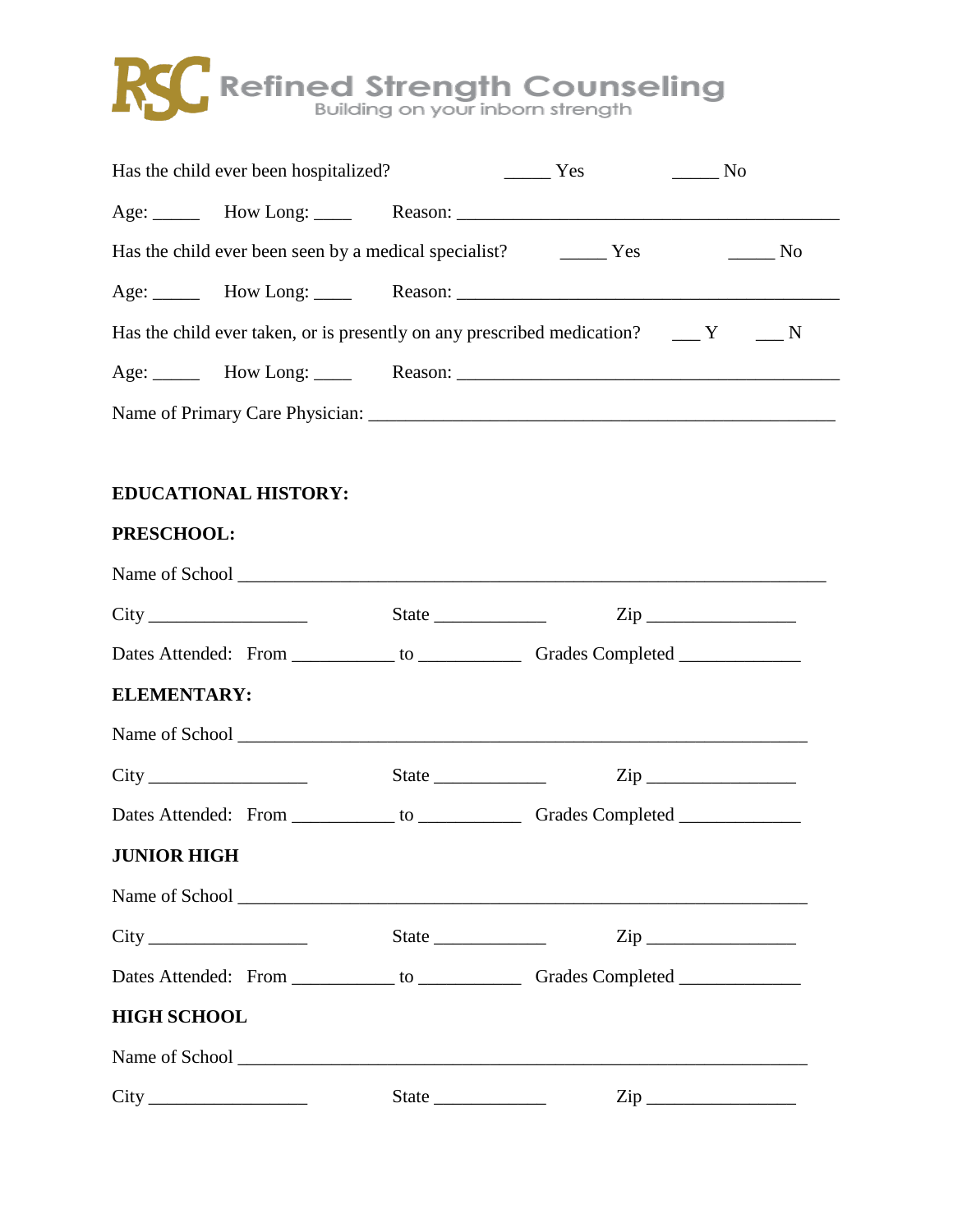|                                                                                  | Types of Classes: ________ Regular _________ Learning Disability ______ Continuation                                                                       |  |
|----------------------------------------------------------------------------------|------------------------------------------------------------------------------------------------------------------------------------------------------------|--|
|                                                                                  | ______ Opportunity _______ Emotionally Handicapped _______ Other                                                                                           |  |
|                                                                                  |                                                                                                                                                            |  |
| Repeat a grade? The Mo No                                                        |                                                                                                                                                            |  |
| <b>ACEDEMIC PERFORMANCE</b>                                                      |                                                                                                                                                            |  |
| Highest grade on last report card? ________                                      | Lowest grade on last report card? ________                                                                                                                 |  |
|                                                                                  | Least favorite subject?                                                                                                                                    |  |
| Does child participate in extracurricular activities?                            | Y<br>N                                                                                                                                                     |  |
|                                                                                  |                                                                                                                                                            |  |
|                                                                                  | In school, how many friends does child have? __ A lot __ A few __ None                                                                                     |  |
| What are the child's educational aspirations?                                    |                                                                                                                                                            |  |
|                                                                                  | Quit School Callege Caraduate from High School College                                                                                                     |  |
|                                                                                  | Has child had special testing in school? (If yes, what were the results?)                                                                                  |  |
|                                                                                  |                                                                                                                                                            |  |
| Vocational Ves No                                                                |                                                                                                                                                            |  |
| List child's special interests, hobbies, skills: _______________________________ |                                                                                                                                                            |  |
|                                                                                  | ,我们也不能在这里的时候,我们也不能在这里的时候,我们也不能会在这里的时候,我们也不能会在这里的时候,我们也不能会在这里的时候,我们也不能会在这里的时候,我们也<br>Has the child ever had difficulty with the police? _____ Yes ______ No |  |
|                                                                                  |                                                                                                                                                            |  |
|                                                                                  | Has the child ever appeared in juvenile court? _____ Yes _____ No                                                                                          |  |
|                                                                                  |                                                                                                                                                            |  |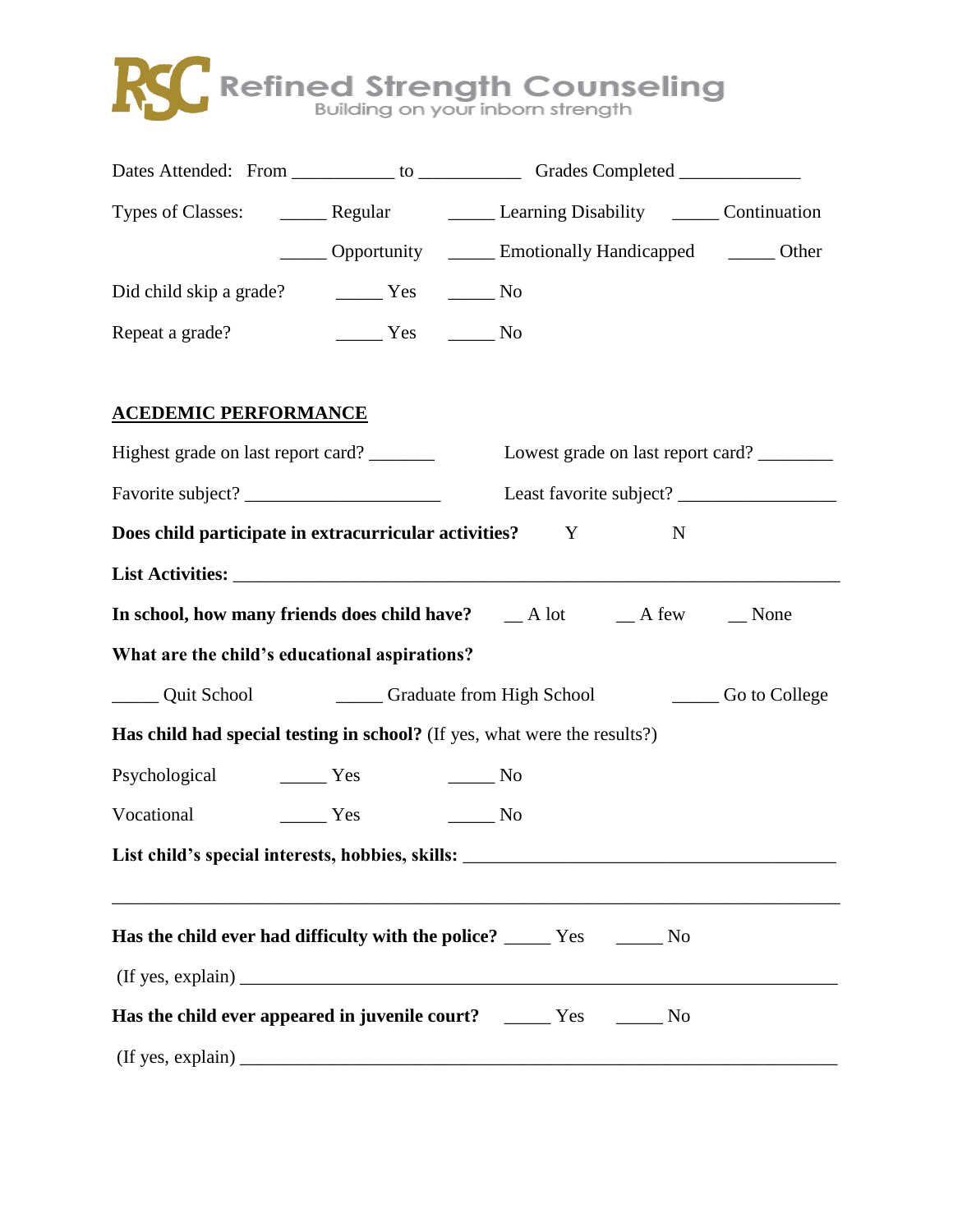

| <b>Has the child ever been on probation?</b> No No |  |
|----------------------------------------------------|--|
|                                                    |  |
|                                                    |  |
|                                                    |  |
|                                                    |  |
|                                                    |  |
| Job title                                          |  |
|                                                    |  |
|                                                    |  |
|                                                    |  |
|                                                    |  |

### **COUNSELING SERVICES**

After the initial evaluation, you and your counselor will decide if he/she is the best person to provide the services which you need in order to meet your treatment objectives. If you choose to continue, your counselor will work with you to determine your treatment plan. Counseling is a process in which the client and counselor work together to help solve problems, explore feelings and work towards goals. In order for this to be successful, you will need to work on goals or assignments between sessions.

Please note that it is impossible to guarantee any specific results regarding your counseling goals; however, together we will work to achieve the best possible results for you. Respect, cooperation, and professionalism will characterize this therapeutic relationship at all times. Some clients may need only a few sessions to achieve their goals; whereas, others may choose to come for an extended period of time.

As a client, you are in complete control and may end the counseling relationship at any point.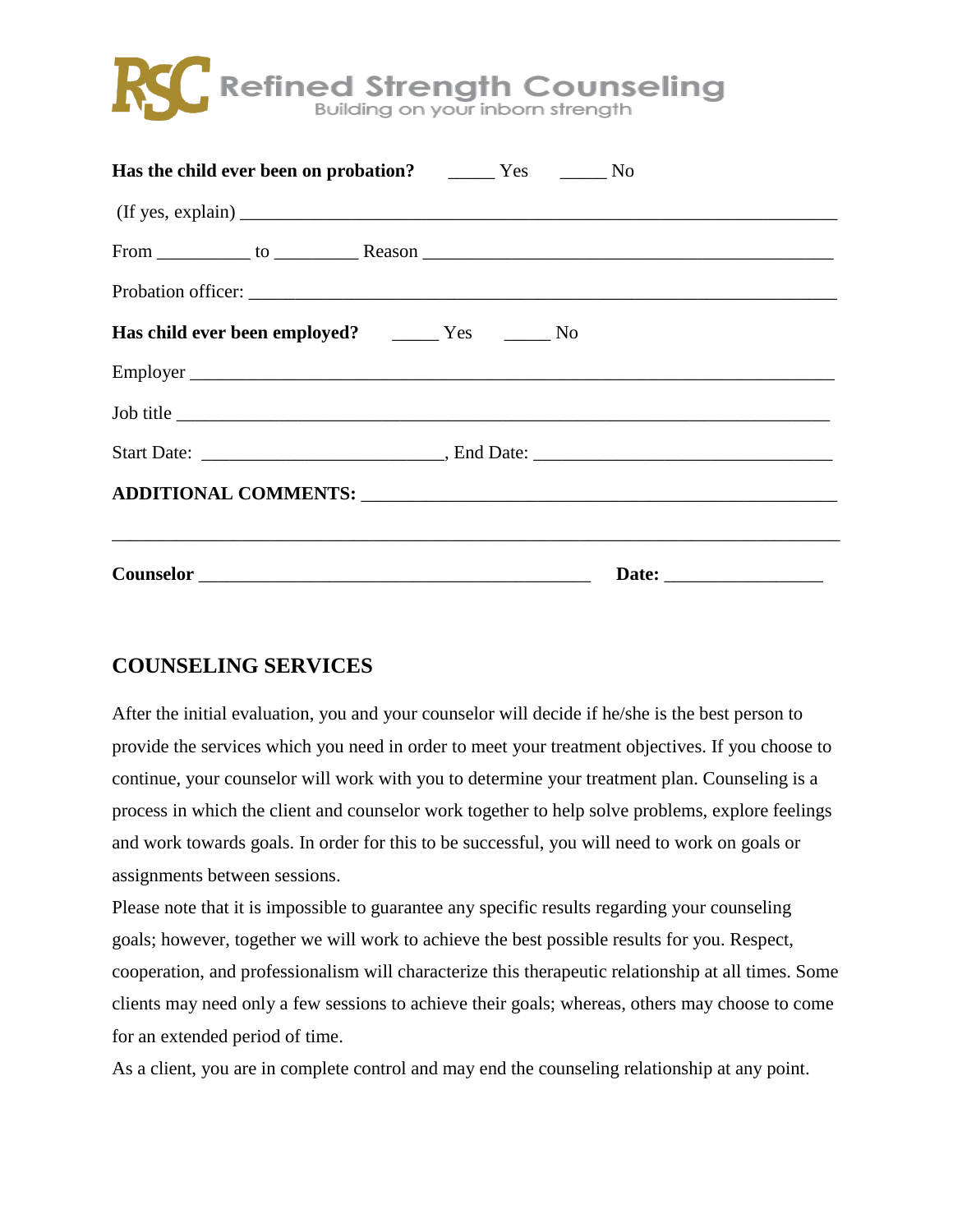### **CONFIDENTIALITY**

**In general, the confidentiality of all communications between a client and the counselor is protected by law, and information cannot be released without your written permission**. However there are some exceptions:

You sign a release directing disclosure of information to another professional or to someone else of your choosing.

If you choose to file insurance, your insurance company may have access to your records. Insurance companies usually require a specific clinical diagnosis, determined by the therapist, when claims are filed for mental health services. This diagnosis most likely will become a permanent part of your record. We cannot guarantee that our services will be covered by your policy or insurance company.

A court of law by a subpoena may under certain circumstances require the counselor to testify and/or release client files. It is our policy NOT to be involved in legal issues. If you have knowledge that your case is or may lead to a legal issue, we will make an appropriate professional referral. However, if a counselor receives a subpoena involving you, you will be responsible to pay \$150.00 per hour for the time and expense spent in responding to the subpoena.

**In accordance with the highest of ethical standards and with accordance to state and federal law, if a client intends to take harmful or dangerous action against another human being or against himself/herself, a counselor has a duty to warn:**

- 1. Appropriate state or local agencies
- 2. The person who is likely to suffer the result of harmful behavior,
- 3. The family of the person who is likely to suffer the result of the harmful behavior,
- 4. The family of the client who intends to harm himself/herself,

In cases of **suspected or known** past or current abuse/neglect against a **minor child or elderly person,** the counselor has a responsibility to notify appropriate authorities (such as Child Protective Services).

Your counselor may consult with another professional on your case. Every attempt will be made to ensure that your identity will remain anonymous. The professional who is consulted is held to the same limits of confidentiality outlined here.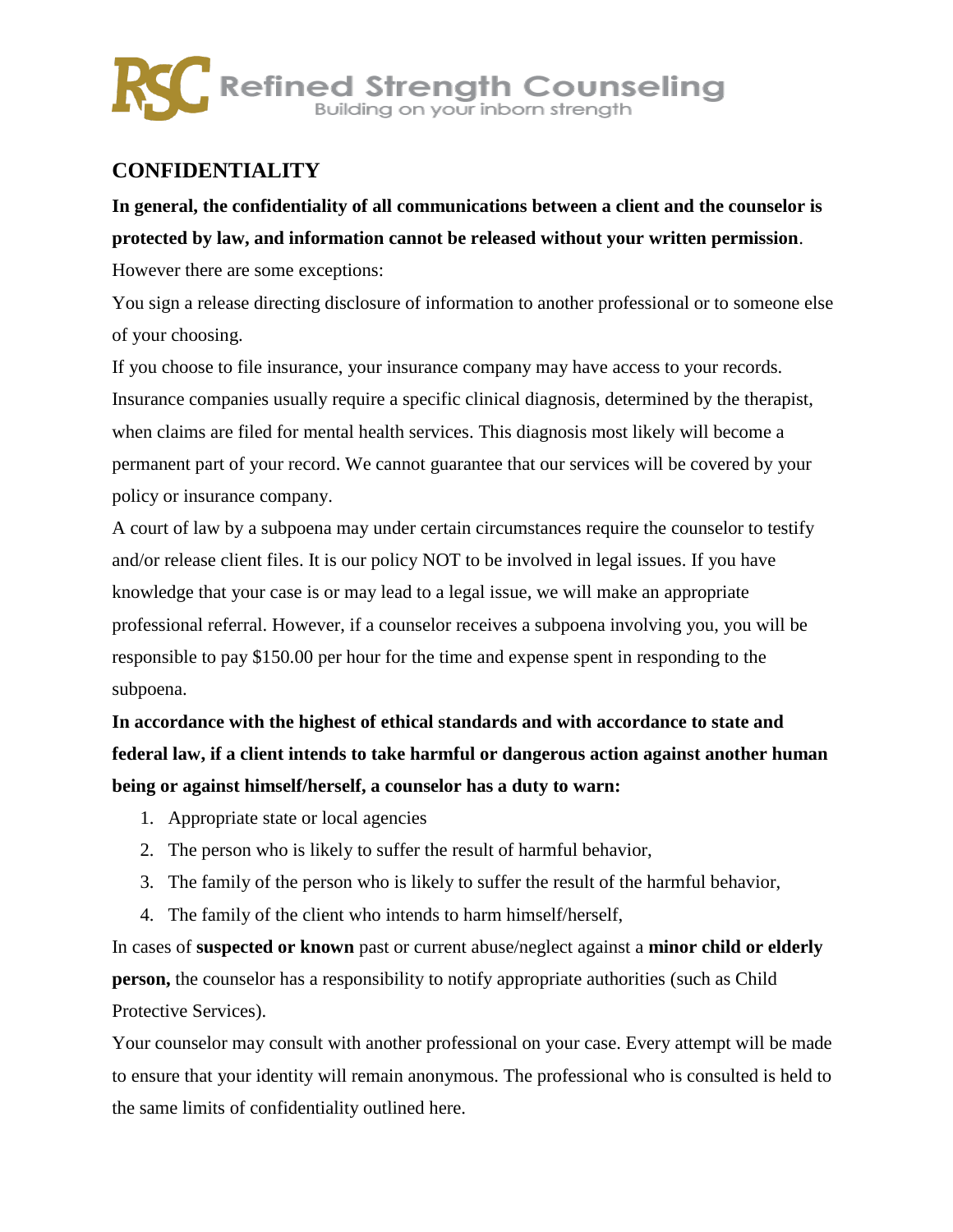

 **Please discuss with your counselor any questions or concerns you may have regarding the limits to confidentiality.**

### **FINANCIAL POLICY**

- The fee for a 45-minute session is \$110.00.
- FULL Payment is required at the time services are rendered and is the responsibility of the client or guarantor.
- Please discuss the possibility of alternative fee arrangements if the cost would prevent you from coming.
- **Refined Strength Counseling (RSC)** does not currently participate in managed care agreements with insurance companies. We will provide you with a **RSC** invoice **for you to submit to your provider** for reimbursement. The full payment is due at the time of service even if you are going to file with a third party.
- Please initial here to state that you agree with the terms of our financial policies.

### **APPOINTMENTS**

Counseling sessions are 45-50 minutes. For counseling to be effective several things are required among which are commitment to the process through faithfully attending appointments; completing "homework assignments" between sessions; establishing clearly defined goals (the counselor will help do this in the first session);

- Please be on time for your appointment and have all necessary paperwork completed
- $\bullet$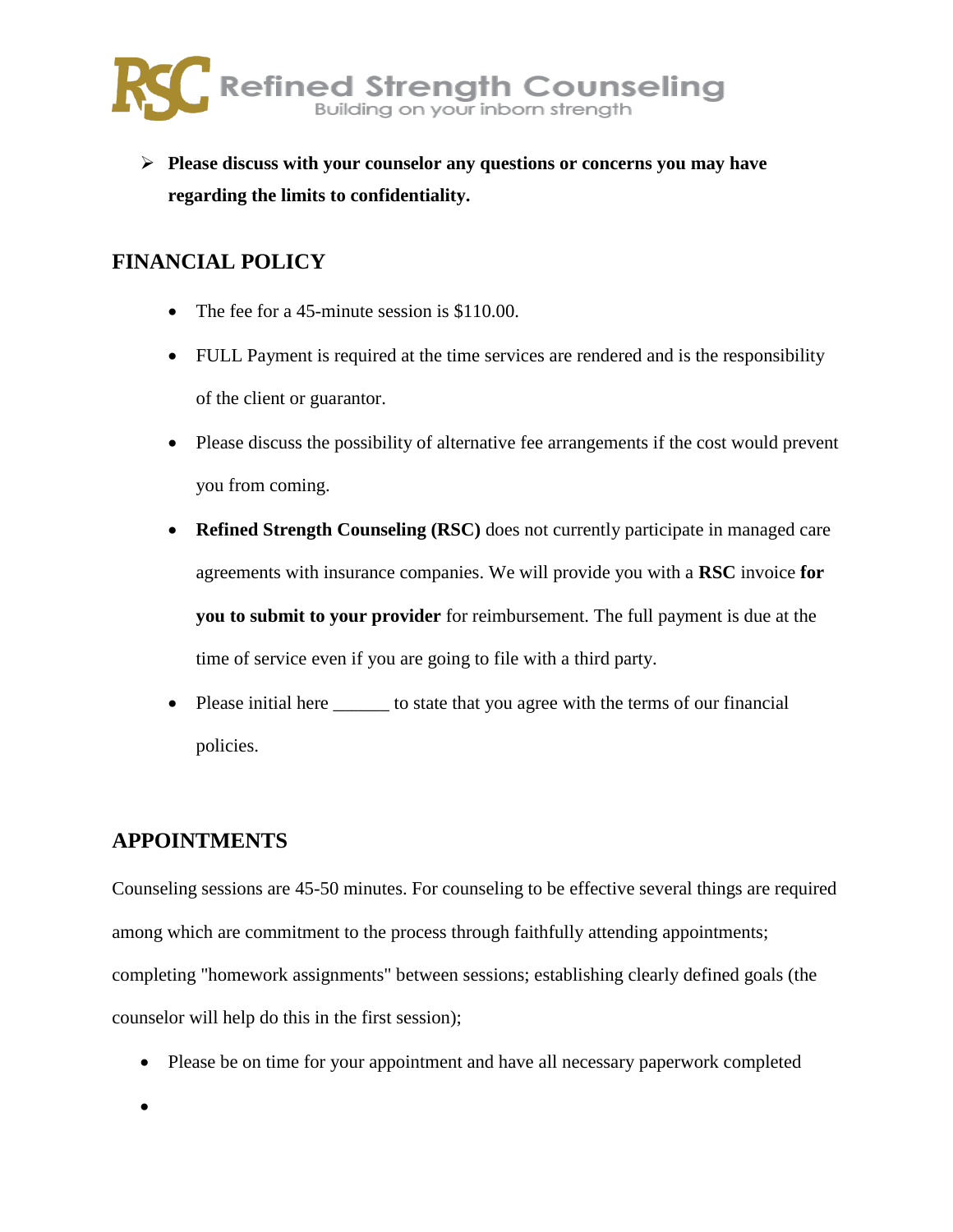- All cancellations must be made at least 24 hours prior to your scheduled appointment time.
- Cancellations with less than 24 hours' notice will be charged one half of your counselor's normal fee.

### **PERMISSION FOR PROFESSIONAL SERVICES FOR A MINOR**

Children over the age of 16 are considered legal adults when involved in mental health services. Confidentiality in these situations is restricted by the same above laws that apply to adults. Before the age of 16, communication of confidential information between counselor, client and parents or legal guardians is at the discretion of the counselor.

#### **Parents of children 15 years and younger should remain in the building and in close**

**proximity to the counseling office during the counseling session**. Please notify us if you must leave the building for any reason and leave a cell number to contact you. All parents/legal guardians of children

#### **17 years and younger please read and sign.**

I have the legal authority to seek and grant permission for professional services for my minor child \_\_\_\_\_\_\_\_\_\_\_\_\_\_\_\_\_\_\_, birth date \_/\_/\_\_, there being no legal decree disallowing my authority to assume such responsibility,

\_\_\_\_\_\_\_\_\_\_\_\_\_\_\_\_\_\_\_\_\_\_\_\_\_\_\_\_\_\_\_\_\_\_\_\_\_\_\_\_\_\_\_\_\_\_\_\_\_\_\_\_\_\_\_\_\_\_\_\_\_\_\_\_\_\_\_\_\_\_\_\_\_\_\_\_\_.

(Parent/legal guardian signature)